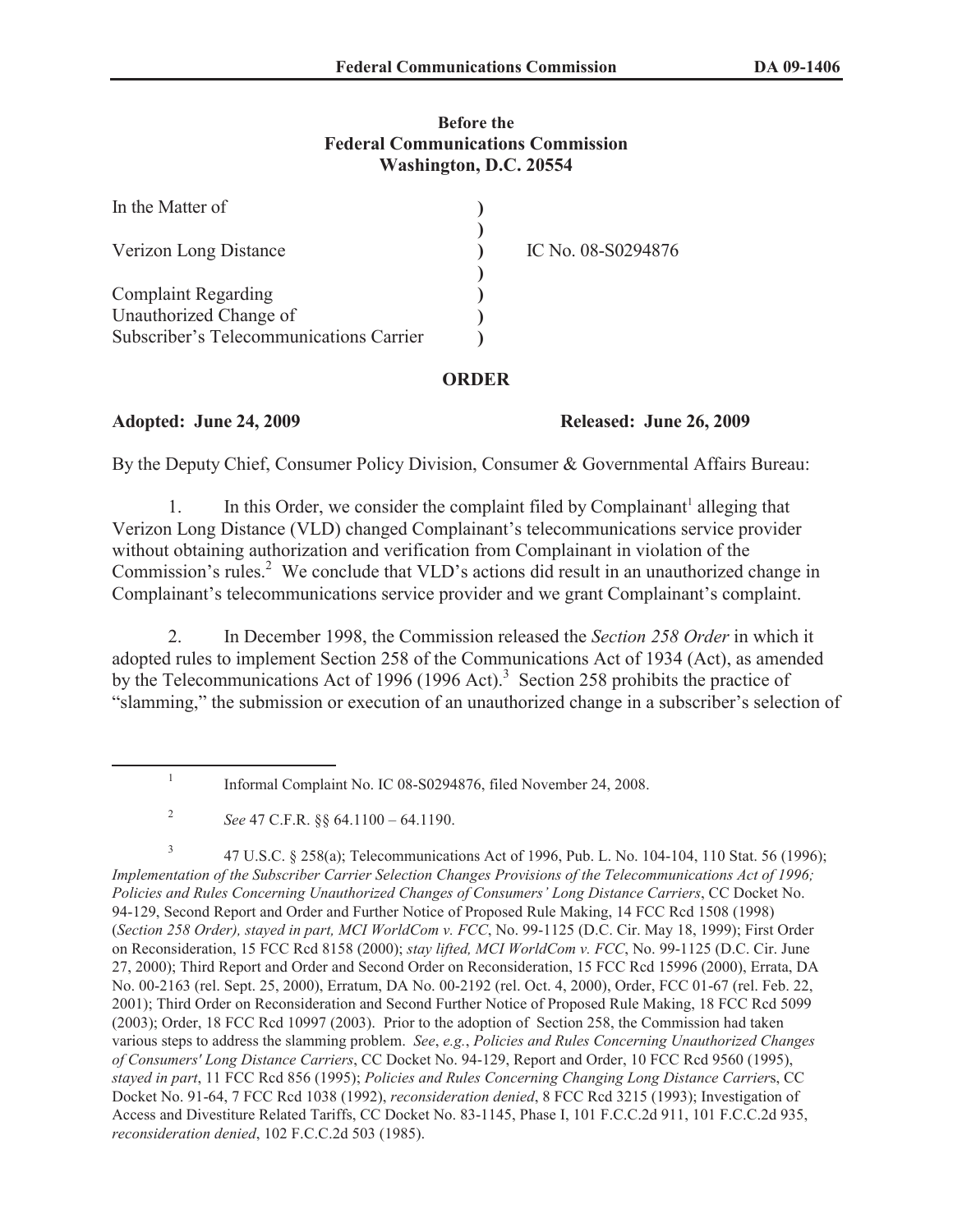a provider of telephone exchange service or telephone toll service.<sup>4</sup> In the *Section 258 Order*, the Commission adopted aggressive new rules designed to take the profit out of slamming, broadened the scope of the slamming rules to encompass all carriers, and modified its existing requirements for the authorization and verification of preferred carrier changes. The rules require, among other things, that a carrier receive individual subscriber consent before a carrier change may occur.<sup>5</sup> Pursuant to Section 258, carriers are absolutely barred from changing a customer's preferred local or long distance carrier without first complying with one of the Commission's verification procedures.<sup>6</sup> Specifically, a carrier must: (1) obtain the subscriber's written or electronically signed authorization in a format that meets the requirements of Section 64.1130; (2) obtain confirmation from the subscriber via a toll-free number provided exclusively for the purpose of confirming orders electronically; or (3) utilize an independent third party to verify the subscriber's order.<sup>7</sup>

3. The Commission also has adopted liability rules. These rules require the carrier to absolve the subscriber where the subscriber has not paid his or her bill. In that context, if the subscriber has not already paid charges to the unauthorized carrier, the subscriber is absolved of liability for charges imposed by the unauthorized carrier for service provided during the first 30 days after the unauthorized change.<sup>8</sup> Where the subscriber has paid charges to the unauthorized carrier, the Commission's rules require that the unauthorized carrier pay 150% of those charges to the authorized carrier, and the authorized carrier shall refund or credit to the subscriber 50% of all charges paid by the subscriber to the unauthorized carrier.<sup>9</sup> Carriers should note that our actions in this order do not preclude the Commission from taking additional action, if warranted, pursuant to Section 503 of the Act. $^{10}$ 

4. We received Complainant's complaint on November 24, 2008, alleging that Complainant's telecommunications service provider had been changed to VLD without Complainant's authorization. Pursuant to Sections 1.719 and 64.1150 of our rules,<sup>11</sup> we notified

4 47 U.S.C. § 258(a).

5 *See* 47 C.F.R. § 64.1120.

7 *See* 47 C.F.R. § 64.1120(c). Section 64.1130 details the requirements for letter of agency form and content for written or electronically signed authorizations. 47 C.F.R. § 64.1130.

8 *See* 47 C.F.R. §§ 64.1140, 64.1160. Any charges imposed by the unauthorized carrier on the subscriber for service provided after this 30-day period shall be paid by the subscriber to the authorized carrier at the rates the subscriber was paying to the authorized carrier at the time of the unauthorized change. *Id.*

9 *See* 47 C.F.R. §§ 64.1140, 64.1170.

<sup>10</sup> *See* 47 U.S.C. § 503.

<sup>11</sup> 47 C.F.R. § 1.719 (Commission procedure for informal complaints filed pursuant to Section 258 of the Act); 47 C.F.R. § 64.1150 (procedures for resolution of unauthorized changes in preferred carrier).

<sup>6</sup> 47 U.S.C. § 258(a).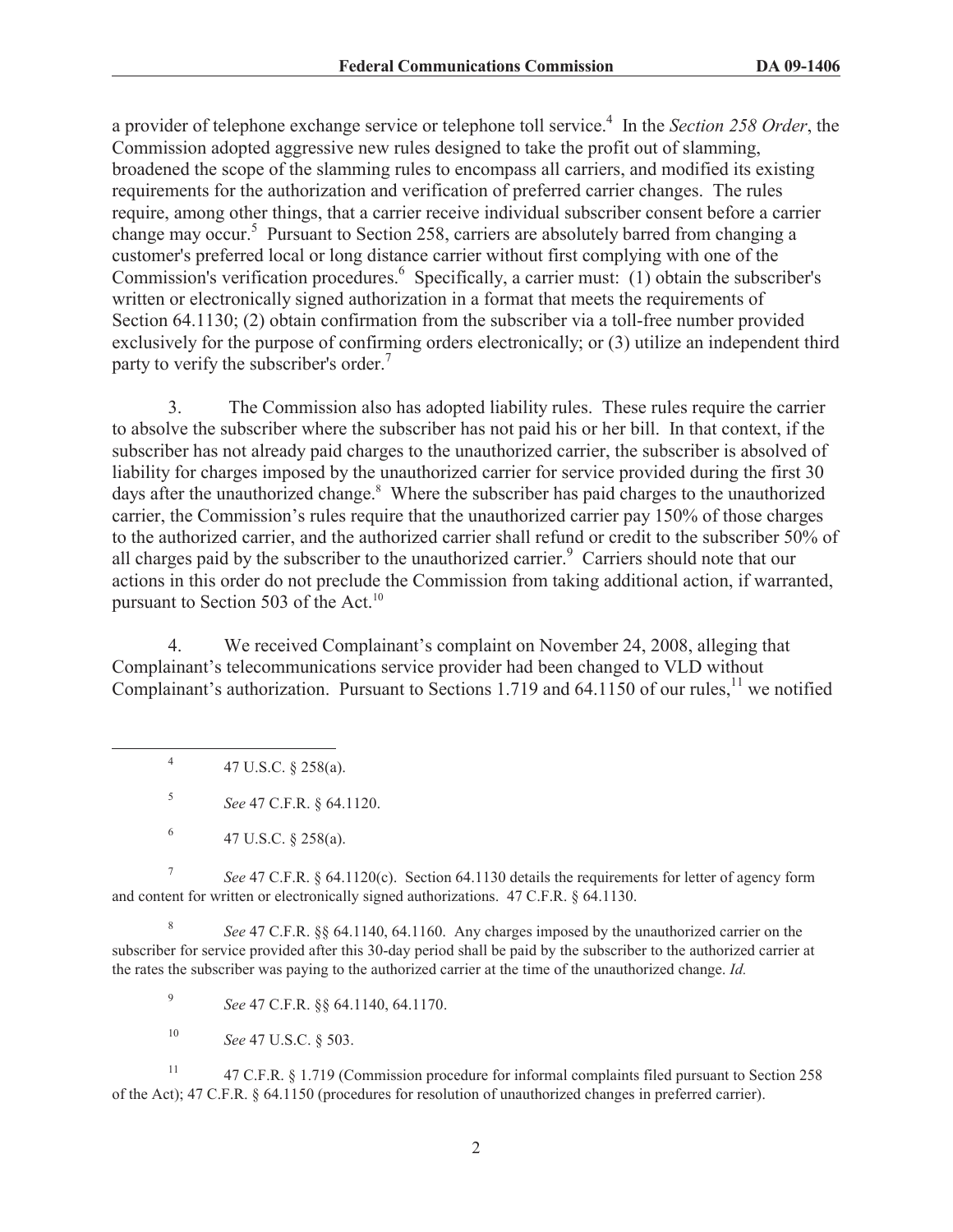VLD of the complaint and VLD responded on January  $13, 2009$ <sup>12</sup> VLD states that authorization was received and confirmed through third party verification (TPV). We have reviewed the TPV filed with VLD's response, and we find that VLD's verifier sought confirmation pertaining to a preferred carrier freeze, in violation of the Commission's rules.<sup>13</sup> We find that VLD has failed to produce clear and convincing evidence of a valid authorized carrier change by Complainant.<sup> $14$ </sup> Therefore, we find that VLD's actions did result in an unauthorized change in Complainant's telecommunications service and we discuss VLD's liability below.<sup>15</sup>

5. VLD must remove all charges incurred for service provided to Complainant for the first thirty days after the alleged unauthorized change in accordance with the Commission's liability rules.<sup>16</sup> We have determined that Complainant is entitled to absolution for the charges incurred during the first thirty days after the unauthorized change occurred and that neither Complainant's authorized carrier nor VLD may pursue any collection against Complainant for those charges.<sup>17</sup> Any charges imposed by VLD on the subscriber for service provided after this 30-day period shall be paid by the subscriber to their authorized carrier at the rates the subscriber was paying to their authorized carrier at the time of the unauthorized change.<sup>18</sup>

6. Accordingly, IT IS ORDERED that, pursuant to Section 258 of the Communications Act of 1934, as amended, 47 U.S.C. § 258, and Sections 0.141, 0.361 and 1.719 of the Commission's rules, 47 C.F.R. §§ 0.141, 0.361, 1.719, the complaint filed by Complainant against VLD, Inc. IS GRANTED.

7. IT IS FURTHER ORDERED that, pursuant to Section 64.1170(d) of the Commission's rules, 47 C.F.R. § 64.1170(d), Complainant is entitled to absolution for the charges incurred during the first thirty days after the unauthorized change occurred and neither Complainant's authorized carrier nor VLD may pursue any collection against Complainant for those charges.

<sup>15</sup> If Complainant is unsatisfied with the resolution of this complaint, Complainant may file a formal complaint with the Commission pursuant to Section 1.721 of the Commission's rules, 47 C.F.R. § 1.721. Such filing will be deemed to relate back to the filing date of such Complainant's informal complaint so long as the formal complaint is filed within 45 days from the date this order is mailed or delivered electronically to Complainant. *See* 47 C.F.R. § 1.719.

<sup>16</sup> *See* 47 C.F.R. § 64.1160(b).

<sup>17</sup> *See* 47 C.F.R. § 64.1160(d).

<sup>18</sup> *See* 47 C.F.R. §§ 64.1140, 64.1160.

<sup>&</sup>lt;sup>12</sup> VLD's Response to Informal Complaint No. 08-S0294876, received January 13, 2009.

<sup>13</sup> *See* 47 C.F.R. § 64.1120(c)(3)(iii).

<sup>14</sup> *See* 47 C.F.R. § 64.1150(d).